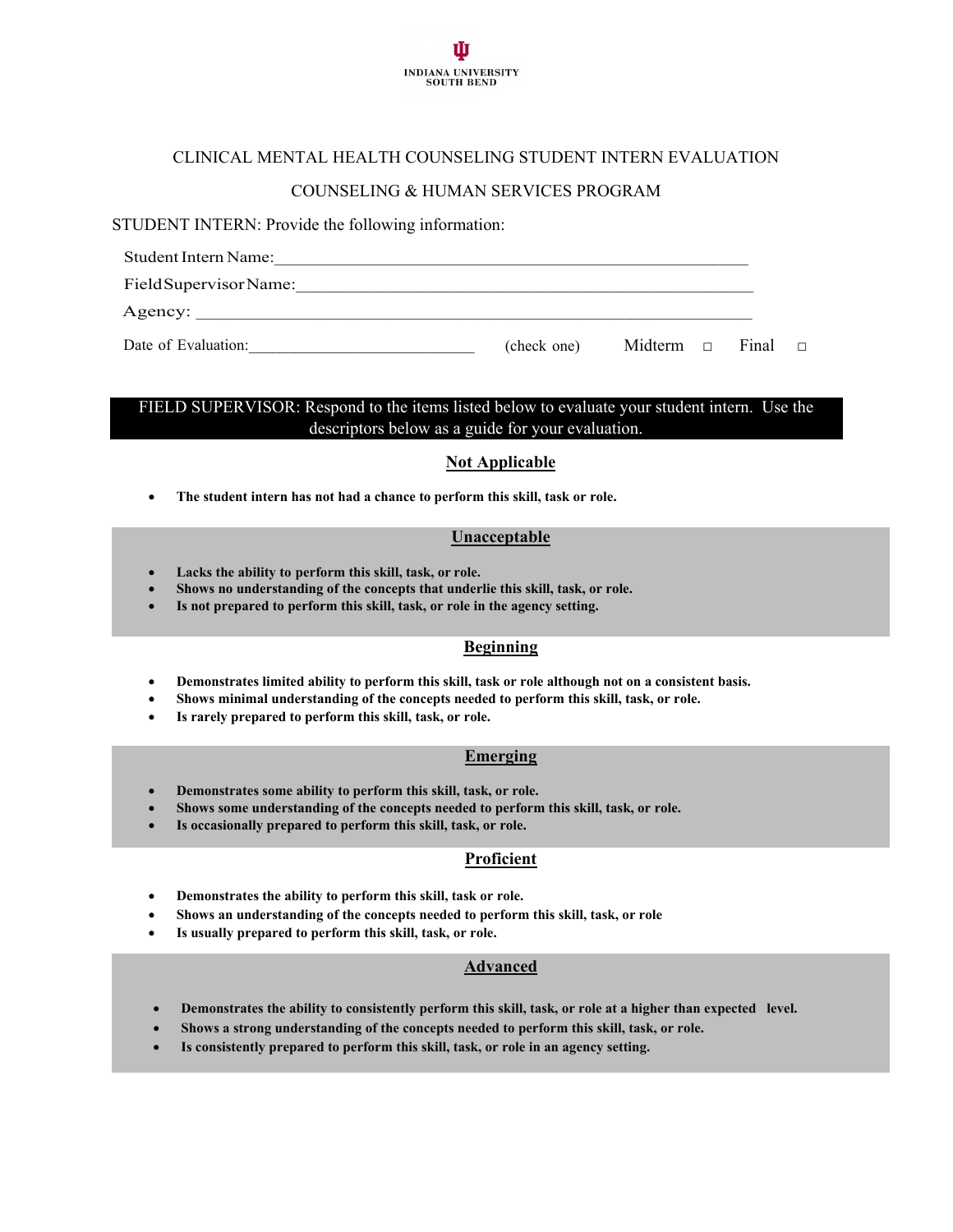# ψ INDIANA UNIVERSITY<br>SOUTH BEND

# Student Intern Evaluation

| Item Number    | Skill or Ability                                                                                                                                                                                  | $M^{\prime}$ | Unacceptable | Beginning | Emerging | Proficient | Advanced |
|----------------|---------------------------------------------------------------------------------------------------------------------------------------------------------------------------------------------------|--------------|--------------|-----------|----------|------------|----------|
|                | Foundations:                                                                                                                                                                                      |              |              |           |          |            |          |
| 1              | Demonstrates a commitment to professional development and continually makes<br>efforts to increase skills and abilities relative to professional work                                             |              |              |           |          |            |          |
| 2              | Demonstrates an awareness of personal values, attitudes, and beliefs as they affect<br>professional activities                                                                                    |              |              |           |          |            |          |
| 3              | Makes efforts to become aware of issues of diversity and culture in the agency<br>setting                                                                                                         |              |              |           |          |            |          |
| 4              | Demonstrates respect for and acceptance of clients, colleagues and community<br>members from diverse backgrounds                                                                                  |              |              |           |          |            |          |
| 5              | Has necessary knowledge base to perform duties within the agency setting (e.g.,<br>counseling theory, child and adolescent development, counseling techniques).                                   |              |              |           |          |            |          |
| 6              | Is able to provide developmentally and culturally appropriate services to clients.                                                                                                                |              |              |           |          |            |          |
|                | <b>Contextual Dimensions:</b>                                                                                                                                                                     |              |              |           |          |            |          |
| $\overline{7}$ | Demonstrates and models effective stress management and coping skills when<br>dealing with emotional and physical demands of job duties                                                           |              |              |           |          |            |          |
| 8              | Promotes, models, and maintains positive relationships with clients, colleagues, and<br>members of the community                                                                                  |              |              |           |          |            |          |
| 9              | Advocates for and protects the rights of clients as appropriate and necessary                                                                                                                     |              |              |           |          |            |          |
| 10             | Models Ethical, just, and fair behavior in all professional activities                                                                                                                            |              |              |           |          |            |          |
| 11             | Has the ability to manage crisis situations when they arise                                                                                                                                       |              |              |           |          |            |          |
|                | <b>Skill Requirements for Community Counselors:</b>                                                                                                                                               |              |              |           |          |            |          |
| 12             | Accesses the professional literature when designing interventions                                                                                                                                 |              |              |           |          |            |          |
| 13             | Demonstrates effective clinical skills in individual, group, and couple and family<br>counseling sessions (of those treatment modalities that the interns has had an<br>opportunity to engage in) |              |              |           |          |            |          |
| 14             | Evaluates the effectiveness of interventions before, during, and after implementation                                                                                                             |              |              |           |          |            |          |